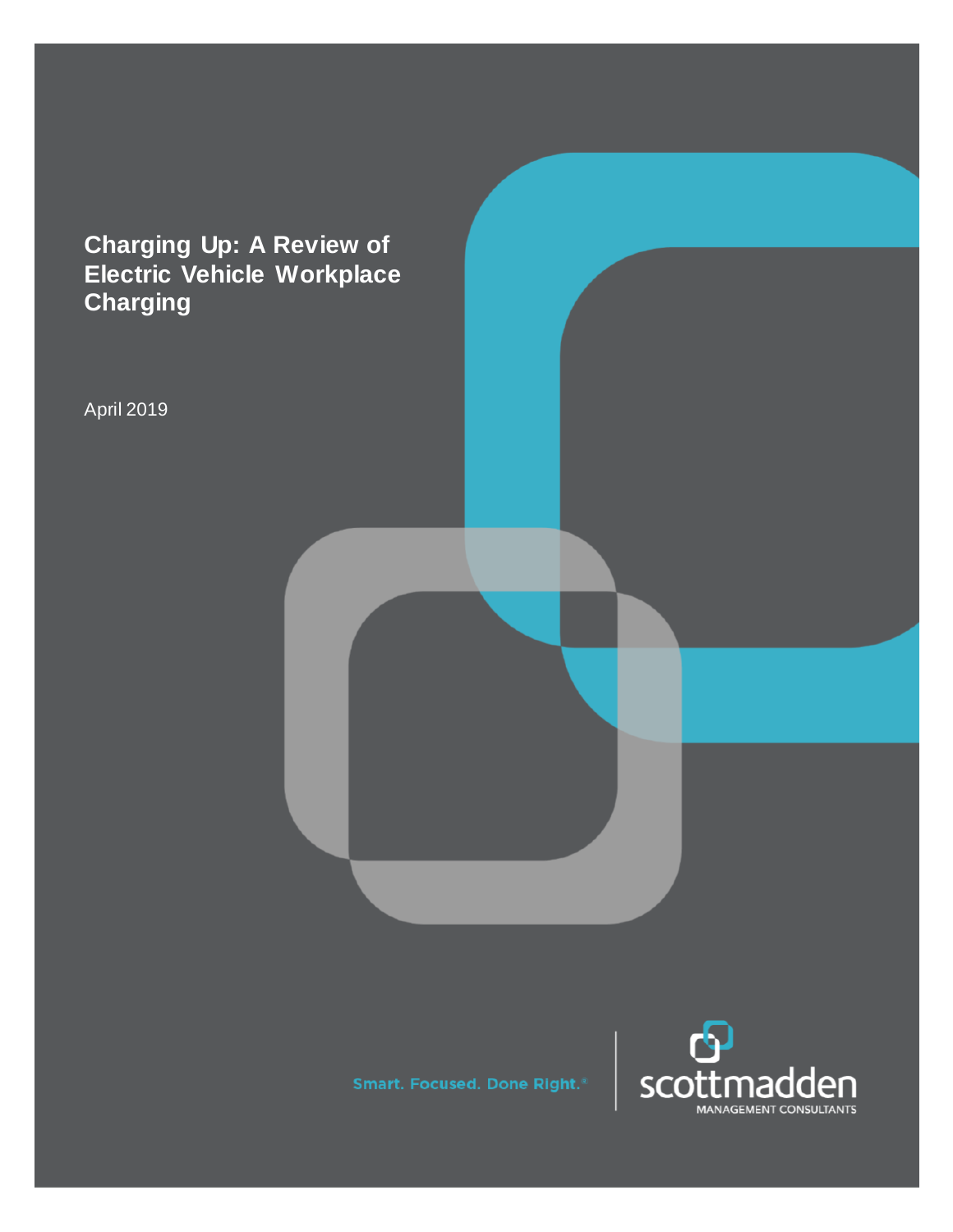

The United States hit an electric vehicle milestone late last year. In October 2018, we crossed the threshold of one million plug-in electric vehicles sold. Electric vehicle sales are forecasted to expand even faster as new models become available to consumers. You would think that this means only positive environmental and economic outcomes.

However, if electric vehicle adoption and subsequent charging isn't managed well, the ability of the electric system to handle this new load may reduce the overall value of this transition from gas to electric vehicles. In addition to negatively impacting electric system reliability, unmanaged electric vehicle charging may impede the adoption of electric vehicles, increase electric system costs, and increase carbon emission through the increased use of gas-fired peaking plants.

Some electric utilities are getting ahead of this issue by promoting programs to shift the timing of residential charging and promote workplace charging. With these changes, electric vehicles can be beneficial to the electric grid. This paper highlights some recent actions by electric utilities to support electric vehicle workplace charging.

## **ELECTRIC VEHICLE GROWTH CAN CHALLENGE GRID OPERATIONS**

Growth in electric vehicles is positive in many ways but will also increase demand on the electric grid. This can be overall positive or negative, depending upon when these electric vehicles charge. If charging occurs at off-peak times, the system can handle it with little impact, and electricity sales can provide great incremental value. System demand typically peaks during the evening hours (see Figure 1). If charging occurs in the evenings, it could cause stress on the system and require additional infrastructure to support the increased demand.

Unfortunately, recent studies show that, absent a change in behavior, charging is forecasted to exacerbate peak load. A study by the California Energy Commission and the National Renewable Energy Laboratory is one of the first reports to show that the overwhelming majority of electric vehicle charging is forecasted to occur at home (blue and red in Figure 2) during evening peak hours.



1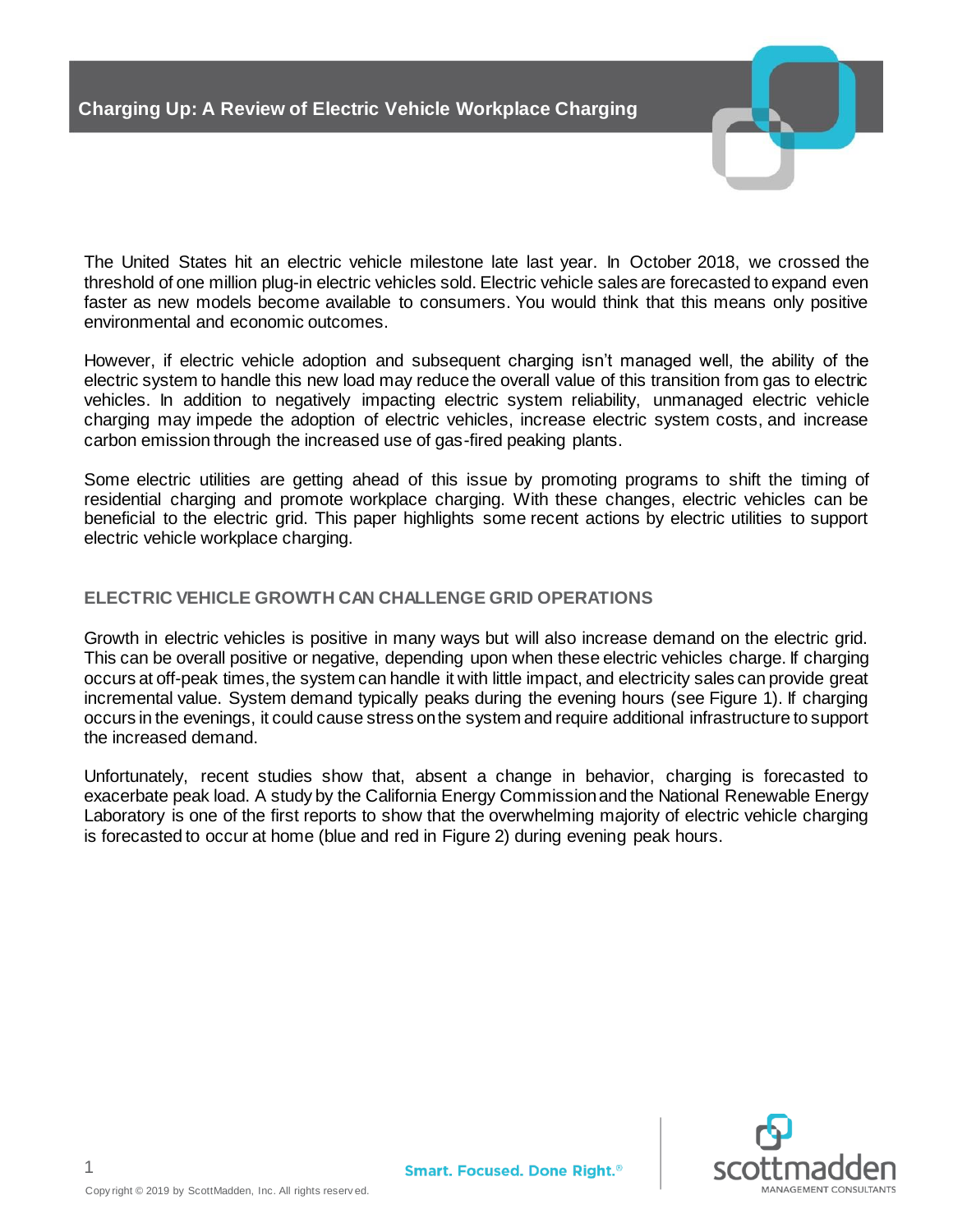

There are two strategies being employed for shifting this charging profile to more off-peak:

- Offering managed charging, which includes demand response and time-of-use rates, to shift home-charging times overnight
- Promotion of workplace charging to encourage more "middle-of-the-day" charging

We find many instances in which utilities are exploring managed charging; however, workplace charging infrastructure is severely lacking. A 2019 study by The International Council on Clean Transportation (ICCT) found that half of the largest U.S. metropolitan areas have less than 16 percent of the estimated workplace infrastructure that will be needed by 2025.<sup>3</sup>

To address this gap, some electric utilities are becoming active in incentivizing the installation of workplace charging infrastructure. The following summarizes some of the key advances in workplace charging.

**Electric Utilities Increasingly Providing Workplace Charging Incentives**

To understand how electric utilities are approaching this segment of the electric vehicle market, we examined workplace charging proposals from the 20 largest electric utilities in the United States.<sup>4</sup>

In broad terms, we found utility workplace charging focused on Level 2 chargers, as these chargers are widely seen as the proper charging equipment for workplace environments. Electric vehicles will be charging for an extended period of time at workplaces, so direct-current fast-charging equipment can be an unnecessary investment.

While there may be alignment on the type of workplace chargers, there is notable diversity in workplace charging infrastructure incentives (see Figure 3).

2

 $\overline{a}$ 



<sup>1</sup> CAISO

<sup>2</sup> California Energy Commission and NREL

<sup>&</sup>lt;sup>3</sup> ICCT. ["Quantifying the Electric Vehicle Charging Infrastructure Gap Across U.S. Markets](https://scottmadden.imeetcentral.com/p/aQAAAAADydrf)," p.20

<sup>4</sup> Electric end-use customers (from S&P Global Market Intelligence)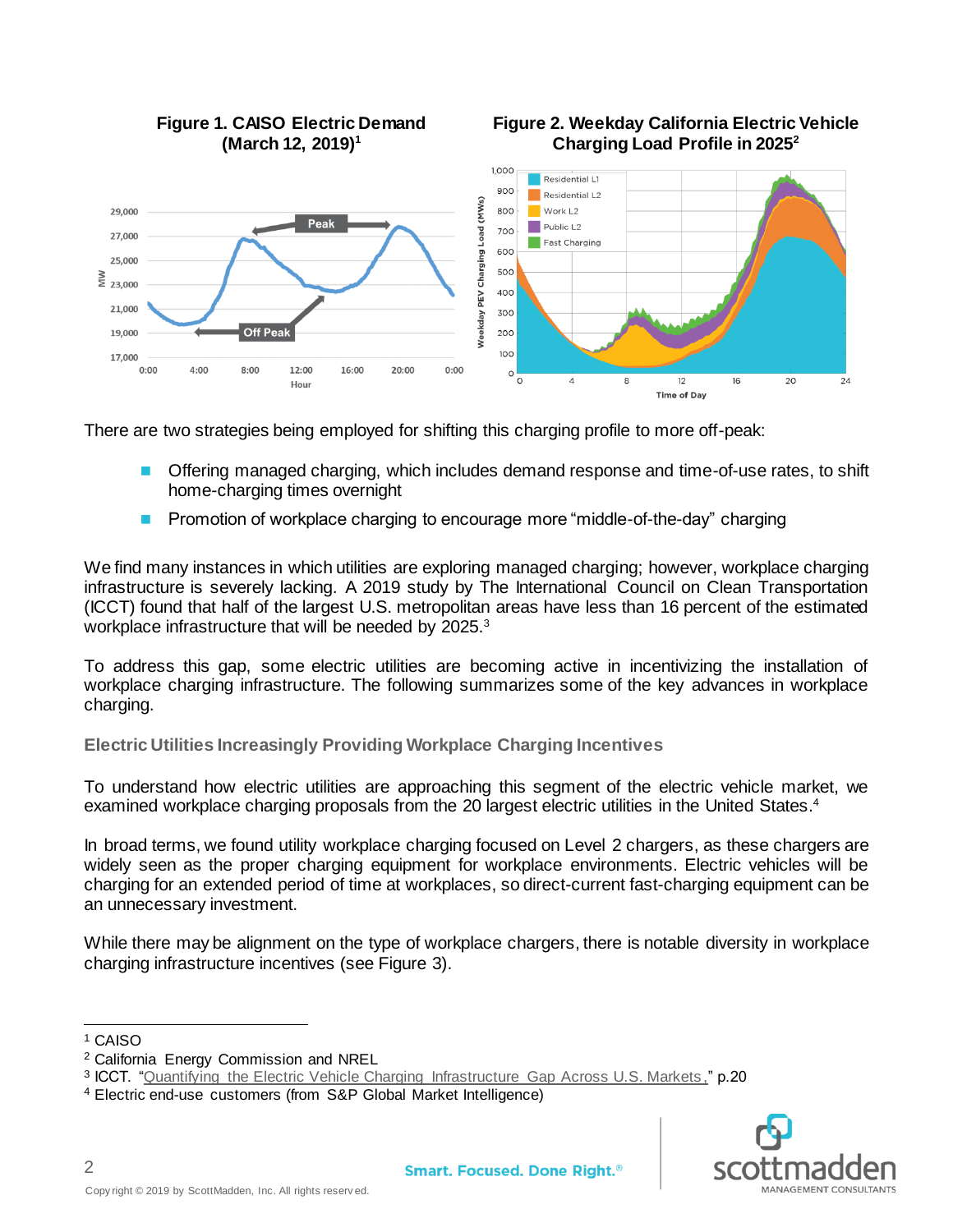One approach being pursued by utilities is to provide make-ready infrastructure for workplace chargers. This means installing the necessary infrastructure to the point where the electric vehicle charger can be installed.

A second approach, which can be coupled with make-ready infrastructure, is for the electric utility to provide workplace hosts with rebates or grants for charging equipment. The rebates or grants provide capital to site hosts to purchase and install charging equipment.

The third approach extends utility ownership all the way to the electric charger. In this instance, the utility owns and operates the infrastructure at the host site. This approach is less common but is becoming more popular along with rebates and grants.

| Category                                                 | <b>Description</b>                                                                                                                                 | <b>Select Utilities</b>                                    |
|----------------------------------------------------------|----------------------------------------------------------------------------------------------------------------------------------------------------|------------------------------------------------------------|
| <b>Utility Funds Make-Ready</b><br><b>Infrastructure</b> | Utility provides all electric infrastructure up<br>to the utility meter and also the electrical<br>panel, conduits, and wires up to the<br>charger | DTE Energy,<br><b>Consumers Energy,</b><br><b>AEP Ohio</b> |
| <b>Charger Rebate/Grant</b>                              | Utility provides rebates/grants toward the<br>cost of charging equipment                                                                           | Georgia Power,<br>PSE&G, PECO                              |
| <b>Utility Owns Charger</b>                              | Utility purchases, installs, and owns all<br>charging infrastructure                                                                               | PacifiCorp, Duke<br><b>Energy Florida</b>                  |

# **Figure 3. Workplace Charging Infrastructure Incentives**

Workplace charging infrastructure incentives address the initial costs required to set up workplace charging. Once installed, workplaces may see higher electric bills following the installation of vehicle chargers. The additional expense comes from increased electricity consumption, as well as changes in demand charges, which are based on an electric customer's peak demand.

To address these billing challenges, electric utilities are encouraging the growth of workplace charging with rate designs that are electric vehicle specific (see Figure 4).

One billing structure used by utilities is an electric vehicle-specific tariff or rate. These rates, typically time-of-use rates, incentivize electric vehicle charging during non-peak hours. These tariffs can be especially useful in regions with high penetration of solar capacity.

Consider PG&E, one of the investor-owned utilities in California. The utility has proposed a commercial electric vehicle rate with a "super off-peak" period from 9:00 AM to 2:00 PM. Workplace charging creates demand when the electric system is coping with oversupply risks driven by solar generation.

Utilities are also exploring programs which reduce or temporarily remove demand charges related to electric vehicle charging. By reducing demand charges for demand-billed customers, utilities offset a portion of the demand charge that could be incurred as a result of electric vehicle charging.



3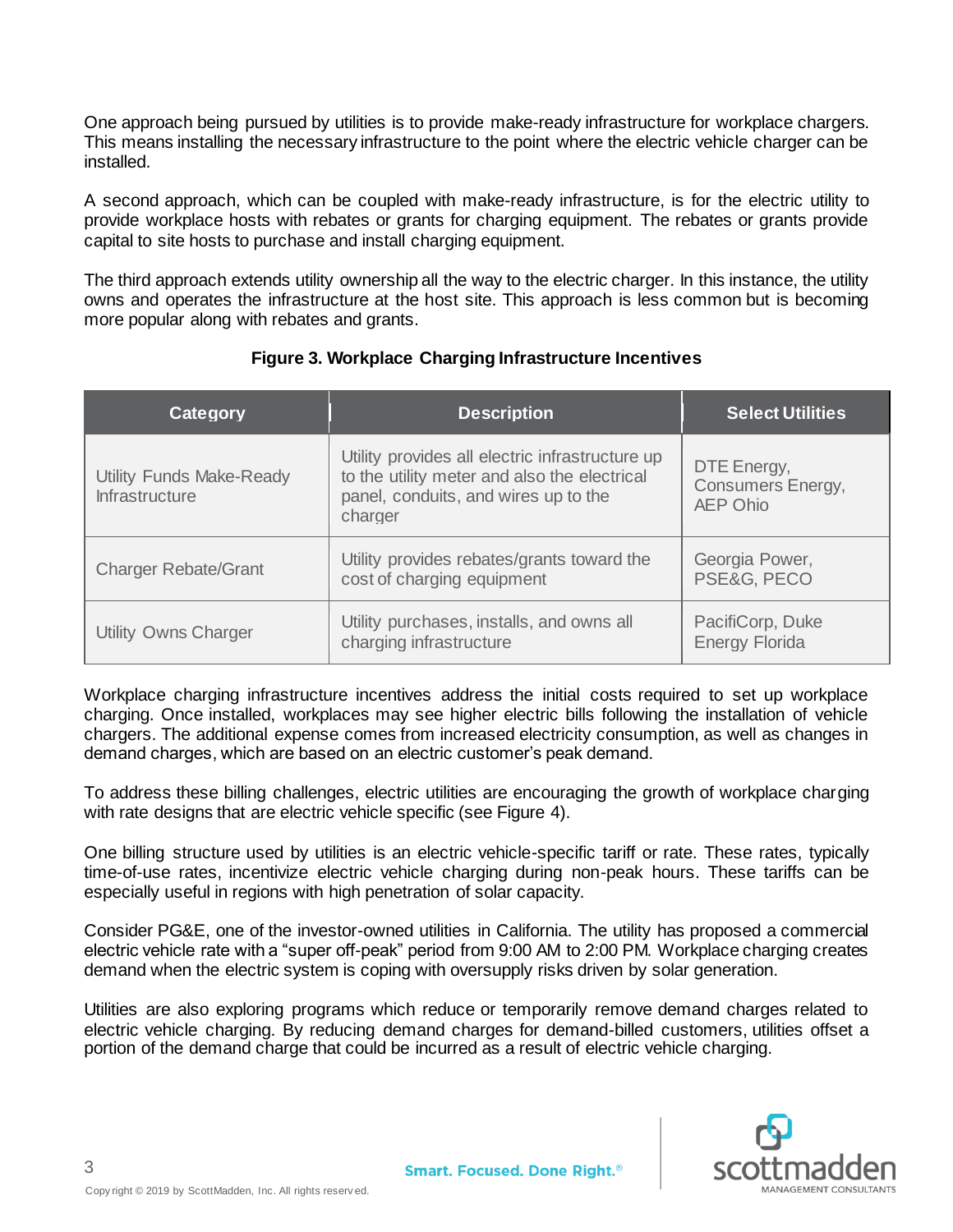A novel approach to electric vehicle charging is the creation of a subscription service, which would charge hosts a subscription fee per month. Compared to electric vehicle-specific tariffs or demand charge reductions, this is a new approach to workplace charging.

| Category                                                     | <b>Description</b>                                                                                               | <b>Select Utilities</b>       |
|--------------------------------------------------------------|------------------------------------------------------------------------------------------------------------------|-------------------------------|
| <b>Electric Vehicle-Specific</b><br><b>Tariffs</b>           | Utility modifies tariff to better suit electric<br>vehicle charging                                              | PG&E, ConEd                   |
| Demand Charge Rebate                                         | Utility provides a bill credit to offset a<br>portion of an increased demand charge<br>due to workplace charging | Southern California<br>Edison |
| <b>Electric Vehicle Charging</b><br><b>Subscription Plan</b> | Customers would pay a subscription fee<br>per month corresponding to level of electric<br>vehicle charging load  | PG&E                          |

# **Figure 4. Workplace Charging Billing Designs**

### **Workplace Charging Benefits Extend beyond the Grid**

Employers may consider workplace charging as a unique employee benefit. Workplaces are an ideal charging location, as they are the second most frequent parking location behind homes.<sup>5</sup> Consequently, the addition of workplace charging may be an attractive feature to current and potential employees driving or considering electric vehicles.

Employees also benefit from the installation of workplace charging infrastructure. Workplace charges can be the primary chargers for drivers without dedicated charging at home. Additionally, workplace chargers can provide flexibility and relieve range anxiety for other electric vehicle drivers.

Workplace charging also allows employers to advance sustainability goals, such as emission reductions, by reducing Scope 3 emissions. Studies have shown that workplace charging results in more electric miles for plug-in electric vehicles<sup>6</sup> and that total transportation emissions decrease when electric vehicle owners have access to workplace charging.<sup>7</sup>

The expansion of workplace charging has also been shown to increase electric vehicle ownership. In fact, the availability of workplace charging is the third most significant driver of electric vehicle adoption behind vehicle model availability and public direct-current fast charging.<sup>8</sup> With the transportation sector the leading source of carbon dioxide emissions, a key sustainability goal could be encouraging and supporting drivers to transition from gas to electric.

7 ibid

 $\overline{a}$ 



<sup>&</sup>lt;sup>5</sup> ICCT. "Quantifying the Electric Vehicle Charging Infrastructure Gap Across U.S. Markets," p.10

<sup>6</sup> Electricity Journal. ["CO2 emissions associated with electric vehicle charging: the impact of electricity generation](https://scottmadden.imeetcentral.com/p/aQAAAAADycK1)  [mix, charging infrastructure availability and vehicle type,](https://scottmadden.imeetcentral.com/p/aQAAAAADycK1)" p.82

<sup>&</sup>lt;sup>8</sup> ICCT. "The Continued [Transition to Electric Vehicles in U.S. Cities,](https://scottmadden.imeetcentral.com/p/aQAAAAADyeG0)" p.36